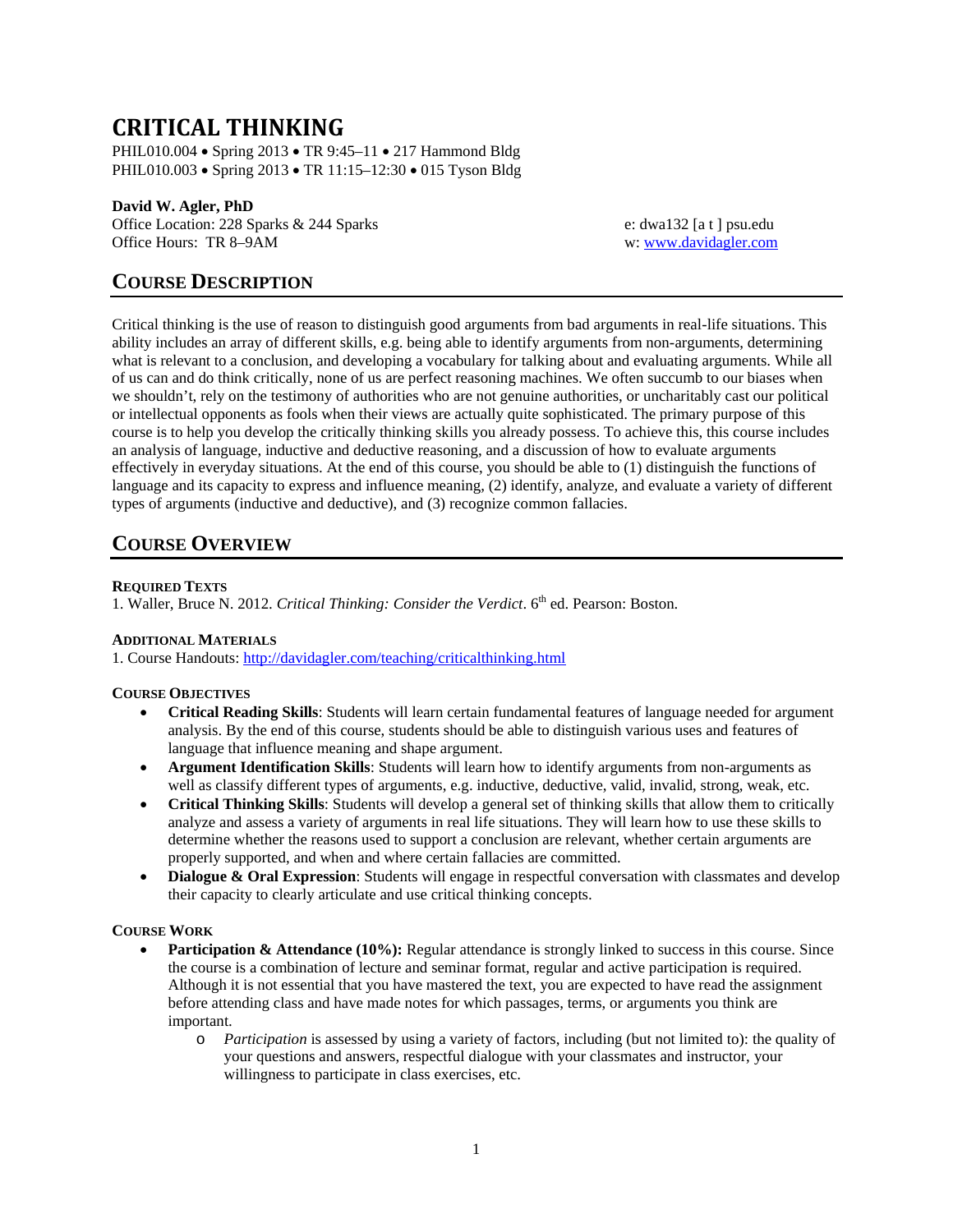- o *Attendance* is assessed through the use of *Attendance Sheets* distributed periodically throughout the semester. Missing class without notifying your instructor in advance will result in the loss of one percentage point.
- **Three Sets of Homework Exercises (15%):** Homework exercises are assigned throughout the semester. Each will be collected on the day you the exam that corresponds with the homework, e.g. *Homework Exercises #1* is due the day you take *Exam #1*. Homework is reviewed for completeness. *Completeness* is defined as putting forward a solid attempt on *every* exercise assigned. Thus, it is necessary that you answer every homework question but not necessary that you answer every exercise correctly. The specific problem set will also be distributed via ANGEL.
- **Three Quizzes (30%):** Three short quizzes are scheduled throughout the semester. In order to do well on the quizzes, it is sufficient that you have developed a basic familiarity with the assigned reading and the material discussed in class. Quizzes do not require a mastery of the material.
- **Three Exams (45%):** Three exams are scheduled periodically throughout the semester. In order to do well on the exams, it is necessary that you have developed a basic familiarity with the assigned reading and the material discussed in class. However, exams require a level of understanding of the material that goes above basic familiarity. A review sheet will be distributed for each exam.

#### **COURSE POLICIES**

#### **ACADEMIC MISCONDUCT**

The general principles and policy relating to cheating and plagiarism, which are enforced in this class, can be found in the Penn State policy on academic misconduct. *Academic Integrity*: Academic dishonesty encompasses a wide range of activities, whether intentional or unintentional, that includes, but is not limited to: all forms of fraud, plagiarism, and any failure to cite explicitly all materials and sources used in one's work. Sanctions for these activities include, but are not limited to, failure in a course, removal from the degree program, failure in a course with an explanation in the permanent transcript of the cause for failure, suspension, and expulsion. If you are unclear about whether you or someone you know is engaging in academic misconduct, read the following[: University](http://www.psu.edu/dept/ufs/policies/47-00.html#49-20)  [Statement on Academic Integrity.](http://www.psu.edu/dept/ufs/policies/47-00.html#49-20) For more information, see [PSU Academic Integrity,](http://www.psu.edu/ufs/policies) PSU ITS, [Plagiarism Tutor,](http://www.libraries.psu.edu/instruction/infolit/andyou/mod9/plagiarism.htm) [Turnitin,](http://tlt.its.psu.edu/turnitin) [PSU Teaching & Learning with](http://tlt.its.psu.edu/suggestions/cyberplag/) Technology

#### **GRADING SCALE & ROUNDING POLICY**

Grades will be rounded up from the *second* decimal point, e.g. 90.95 rounds up to 91.0 while 90.94 rounds down to 90.90. In the event that eLION does not allow for a particular grade (e.g. D+), you will simply be given the letter grade (e.g. if you have a D+ then you will receive a D, and if you have a C–, you will receive a C).

| $C_{+}$ : 79.0–79.9 | $F: 0-59.9$       |
|---------------------|-------------------|
| $C: 71.0 - 78.9$    | <b>INCOMPLETE</b> |
| $C_{\rm}$ : 70–70.9 | <b>DROP</b>       |
| D+: $69.0 - 69.9$   |                   |
| D: $60.0 - 68.9$    |                   |
|                     |                   |

# **LATE WORK**

If you are planning on turning in any of the above assessments late, you will need to clear this with the instructor *before* the day and time of the assessment. If the instructor is not informed that you will be taking the test late, a grade reduction of one letter grade is incurred for every day the test is late. So if the due date is Tuesday at 3p.m. and you email me on Tuesday at 3.01p.m., you will lose a letter grade. You will not lose an additional letter grade until 3.01p.m. the next day (i.e. Wednesday).

#### **STUDENT GUIDANCE AND DISABILITY**

If you have a documented disability and wish to receive academic accommodations, please contact the campus disability liaison as soon as possible: (name, office, telephone, email). For additional information, check the university web site for **Disability Services**. If you are in need of psychological counseling, please do not hesitate to contact Penn State'[s Counseling & Psychological Services](http://www.sa.psu.edu/caps/default.shtml) (phone: 814-863-0395). For any problem related to your studies, university policies and procedures, do not hesitate to seek the help of the [Student Affairs Services,](http://www.sa.psu.edu/services.shtml) your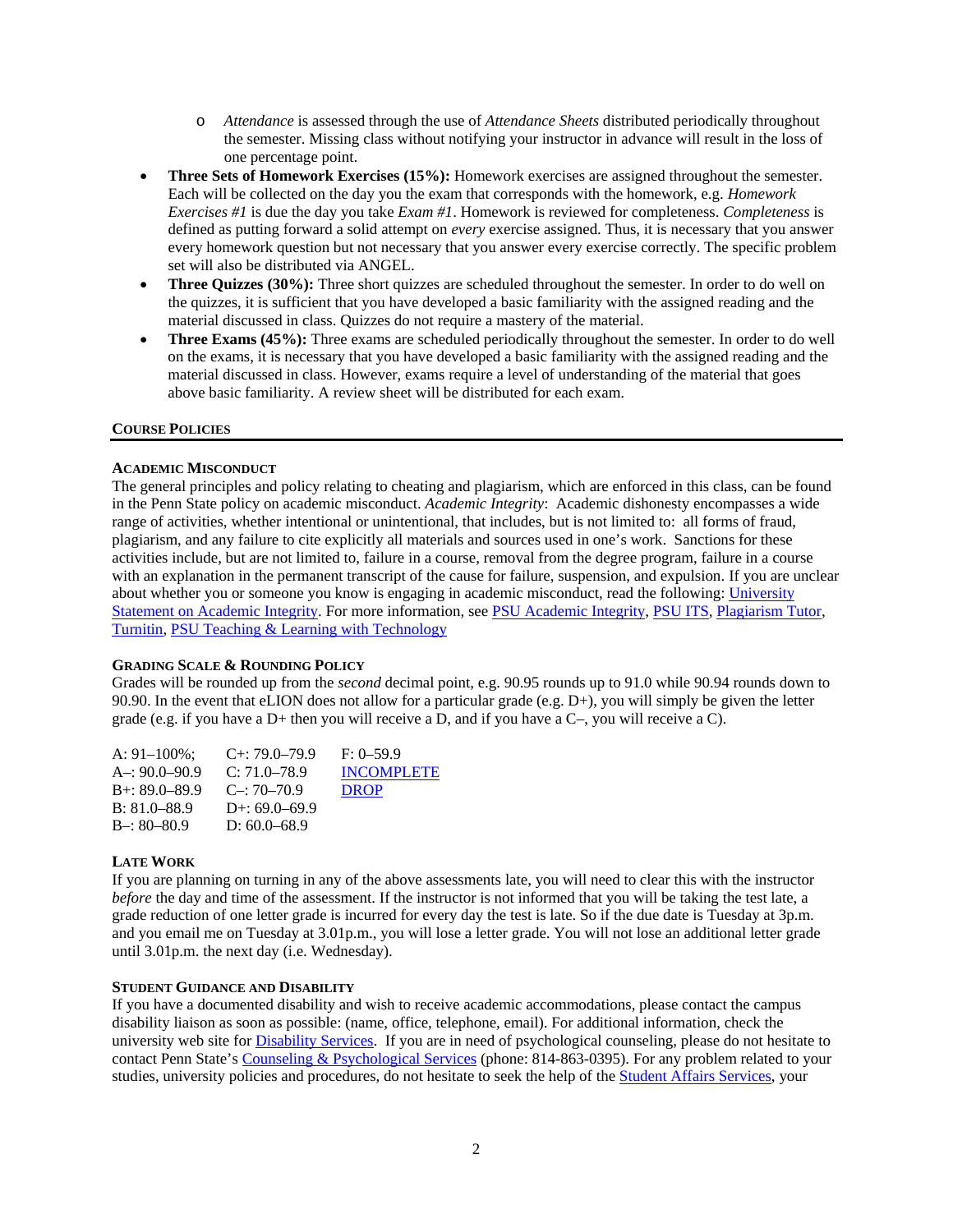Academic Advisor, or arrange a meeting with your instructor who will help you obtain assistance through one of the above, or another, agency.

#### **USE OF ANGEL AND EMAIL COMMUNICATION**

Please check the webpage on the [ANGEL](https://cms.psu.edu/frames.aspx) website regularly. Many helpful resources are available there and on my professional website: [www.davidagler.com.](http://www.davidagler.com/) 

If you have a question about the course, its content or assignments, I encourage you to go through the following three step process:

(1) Check the syllabus (2) Check ANGEL (3) Email me

I encourage you to contact me with any concerns you may have about the course. The best way is to get a hold of me is through email at [dwa132@psu.edu.](mailto:dwa132@psu.edu) If you do email me, I encourage you to use the following practices:

- Use your Penn State account
- Include your full name
- Use a clear subject line, e.g. P120 Question
- Try to phrase your question as clearly as possible, including any information you think might be helpful.
- Address your intended recipient, e.g. Dear David
- Use e-mail for short questions that require short answers.

Students are responsible for activity on their computer accounts so only send emails pertinent to the course or to your academic development.

#### **TUTORING, DROP PROCEDURES, AND INCOMPLETES**

Students who simply stop attending class, for whatever reason, without officially withdrawing from the course, will receive the grade of F. If you expect a refund, be aware that the date the withdrawal form is processed by Penn State registrar's office determines the amount of refund. Consult the Register site for [drop procedures.](http://www.registrar.psu.edu/registration/dropping_courses.cfm) Consult the Handbook for taking an <u>Incomplete (D/F)</u>. Before considering dropping the course or taking an incomplete, you might consider getting additional help from your academic advisor or from the following useful links: [Information](http://www.libraries.psu.edu/instruction/infolit/andyou/infoyou.htm) [Literacy Tutorial,](http://www.libraries.psu.edu/instruction/infolit/andyou/infoyou.htm) [University Learning Center,](http://php.scripts.psu.edu/dept/ulc/index.php) [Writing Center](http://www.psu.edu/dept/cew/writingcenter/UWC/index2.htm)

#### **CLASSROOM ENVIRONMENT**

A number of factors figure into creating a healthy classroom environment. In order to facilitate such an environment, I ask you to obey the following: (1) the use of cell phones in any capacity is prohibited (please turn ringers/buzzers off, no text-messaging during class), (2) please do not begin to 'pack up' your belongings before your instructor has *explicitly* dismissed you, (3) please come to class rested, sleeping in class is strictly prohibited, (4) please do not do other work in class. If you are incapable of performing (1)–(4) or are disruptive in class, you will kindly be asked to leave the classroom.

#### **CHALLENGE EXAMINATION**

For some courses, students may request a [challenge examination](http://www.registrar.psu.edu/grades/credit_examination.cfm) as a substitute for completing the usual requirements of a course. If the examination is successfully completed the credits received are described as "credits by examination" [\(policy 42-50\)](javascript:openAWindow().